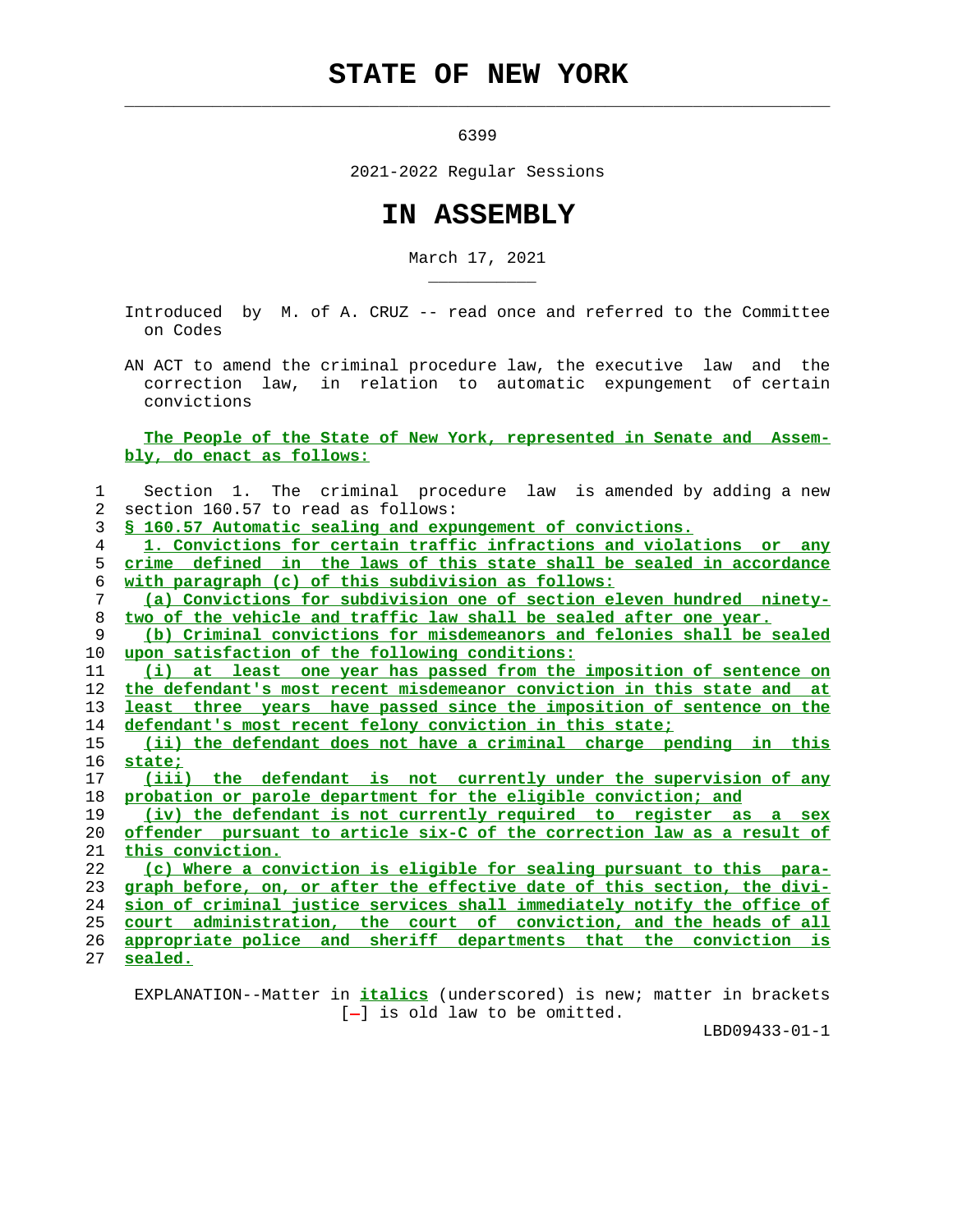| 1   | (d) Records of convictions sealed pursuant to this paragraph shall not      |
|-----|-----------------------------------------------------------------------------|
| 2   | be accessed, made available to any person or public or private agency,      |
| 3   | or used by any state agency covered by subdivision three of this section    |
| 4   | except for:                                                                 |
| 5   | (i) the defendant and such defendant's attorney;                            |
| 6   | any court or prosecutor for the purposes of a pending criminal<br>(iii)     |
| 7   | <u>action;</u>                                                              |
| 8   | (iii) the court, prosecutor, and defense counsel if the defendant           |
| 9   | becomes a witness in a criminal proceeding, or the claimant and respond-    |
| 10  | ent if the defendant becomes a witness in a civil proceeding;               |
| 11  | when an individual is a defendant in a criminal action and the<br>(iv)      |
| 12  | sealed records of conviction of a third-party are integral to their         |
| 13  | defense. In such instances, use of sealed records shall be requested        |
| 14  | upon ex parte motion in any superior court, or in any district court,       |
| 15  | city court or the criminal court of the city of New York provided that      |
|     | such court is where the action is pending. The applicant must demon-        |
| 16  |                                                                             |
| 17  | strate to the satisfaction of the court that the records will be used       |
| 18  | for the purpose of this subparagraph;                                       |
| 19  | (v) entities that are required by law to request a fingerprint-based        |
| 20  | <u>check of criminal history information;</u>                               |
| 21  | (vi) any prospective employer of a police officer or peace officer as       |
| 22  | those terms are defined in subdivisions thirty-three and thirty-four of     |
| 23  | section 1.20 of this chapter, in relation to an application for employ-     |
| 24  | ment as a police officer, provided, however, that every person who is an    |
| 25  | applicant shall be furnished with a copy of all records obtained under      |
| 26  | this paragraph and afforded an opportunity to make an explanation there-    |
| 27  | to;                                                                         |
| 28  | (vii) any state or local officer or agency with responsibility for the      |
| 29  | issuance of licenses to possess guns, when the defendant has made appli-    |
| 30  | cation for such license;                                                    |
| 31  | <u>(viii) for the purposes of civilian investigation or evaluation of a</u> |
| 32  | civilian complaint or civil action concerning law enforcement or prose-     |
| 33  | cution actions, upon ex parte motion in any superior court, or in any       |
| 34  | district court, city court or the criminal court of the city of New York    |
| 35  | provided that such court sealed the record; the applicant must demon-       |
| 36  | strate to the satisfaction of the court that the records will be used       |
| 37  | for the purposes of this subparagraph; and                                  |
| 38  | (ix) for information provided to an individual or entity pursuant to        |
| 39  | paragraph (e) of subdivision four of section eight hundred thirty-seven     |
| 40  | of the executive law or for bona fide research purposes provided all        |
| 41  | identifying information is removed.                                         |
| 42  | (e) Where the sealing required by this paragraph has not taken place,       |
| 43  | or where supporting court records cannot be located or have been            |
| 44  | destroyed, and a defendant or their attorney submits notification of        |
| 45  | such fact to the division of criminal justice services, as prescribed in    |
| 46  | subdivision twenty-three of section eight hundred thirty-seven of the       |
| 47  | executive law, within thirty days of such notice to the division, the       |
| 48  | conviction shall be sealed as set forth in this subdivision.                |
| 49  | 2. A conviction for any violation or traffic infraction, including but      |
| 50  | not limited to convictions sealed pursuant to section 160.55 of this        |
| 51  | article, or any crime defined in the laws of this state shall be            |
| 52  | expunged pursuant to subdivision three of this section as follows:          |
| 53  | (a) Convictions for violations and traffic infractions, including but       |
| 54  | not limited to convictions sealed pursuant to section 160.55 of this        |
| 도 다 | cuticle shell be expunsed five years often the date of sensigtion           |

**article, shall be expunged five years after the date of conviction.**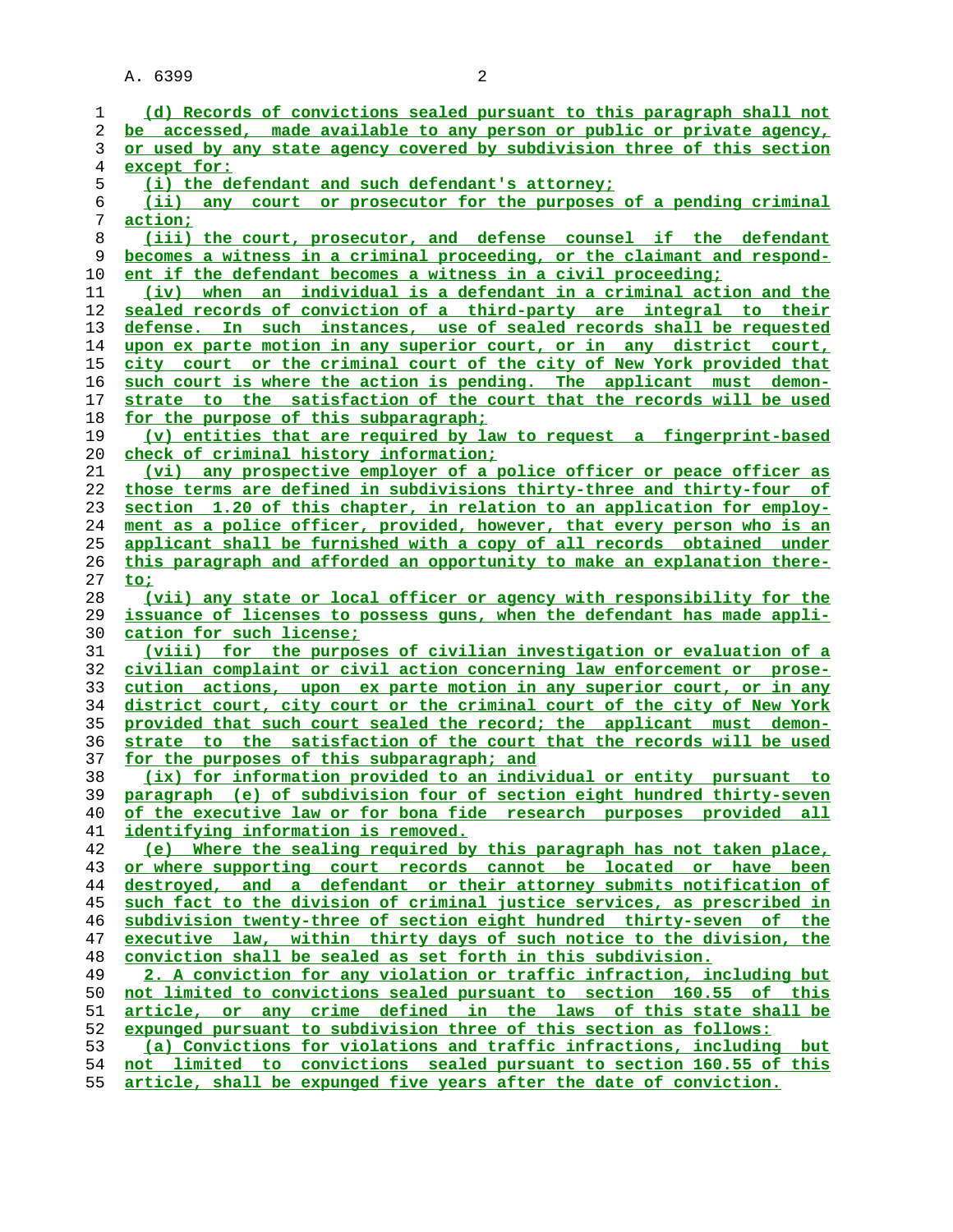| 1              | (b) Criminal convictions for misdemeanors and felonies, including                                                                              |
|----------------|------------------------------------------------------------------------------------------------------------------------------------------------|
| 2              | convictions sealed pursuant to section 160.58 or 160.59 of this article,                                                                       |
| 3              | shall be expunged upon satisfaction of the following conditions:                                                                               |
| $\overline{4}$ | (i) At least five years have passed since the imposition of sentence                                                                           |
| 5              | on the defendant's most recent misdemeanor conviction in this state and                                                                        |
| 6              | at least seven years have passed since the imposition of sentence on the                                                                       |
| 7              | defendant's most recent felony conviction in this state;                                                                                       |
| 8              | The defendant does not have a criminal charge pending in this<br>(iii)                                                                         |
| 9              | state;                                                                                                                                         |
| 10             | (iii) The defendant is not currently under the supervision of any                                                                              |
| 11             | probation or parole department for the eligible conviction; and                                                                                |
| 12             | (iv) The defendant is not currently required to register as a sex                                                                              |
| 13             | offender pursuant to article six-C of the correction law as a result of                                                                        |
| 14             | this conviction.                                                                                                                               |
| 15             | (c) In calculating the time periods under this subdivision, any period                                                                         |
| 16             | of time during which the defendant was incarcerated shall be excluded                                                                          |
| 17             | and such time period shall be extended by a period equal to the time                                                                           |
| 18             | served under such incarceration.                                                                                                               |
| 19             | 3. Where a conviction is eligible for expungement pursuant to subdivi-                                                                         |
| 20             | sion two of this section before, on, or after the effective date of this                                                                       |
|                | section, the commissioner of the division of criminal justice services                                                                         |
| 21<br>22       | shall immediately notify the office of court administration, the court                                                                         |
|                |                                                                                                                                                |
| 23             | of conviction and the heads of all appropriate police departments,<br>prosecutors' offices and law enforcement agencies that the conviction is |
| 24             |                                                                                                                                                |
| 25             | expunged. Upon receipt of such notification, records of or relating to                                                                         |
| 26             | such conviction shall be immediately expunged.                                                                                                 |
| 27             | (a) Any state agency that possesses biometric information, records,                                                                            |
| 28             | documents or papers related to the eligible conviction shall expunge                                                                           |
| 29             | them as follows:                                                                                                                               |
| 30             | (i) Every photograph of such defendant and photographic plates or<br>proof, and all palmprints, fingerprints and retina scans taken or made    |
| 31<br>32       | of such individual pursuant to the provisions of this article in regard                                                                        |
| 33             | to the eligible conviction, and all duplicates, reproductions, and                                                                             |
| 34             | copies thereof, except a digital fingerprint that is on file with the                                                                          |
| 35             | division of criminal justice services for a conviction that has not been                                                                       |
| 36             | expunged pursuant to this section or section 160.50 of this article,                                                                           |
|                | shall forthwith be destroyed by the division of criminal justice                                                                               |
| 37<br>38       | services and by any police department, prosecutor's office or law                                                                              |
| 39             | enforcement agency having any such photograph, photographic plate or                                                                           |
| 40             | proof, palmprint, fingerprints or retina scan in its possession or under                                                                       |
| 41             | its control. Where fingerprints subject to the provisions of this                                                                              |
| 42             | section have been received by the division of criminal justice services                                                                        |
| 43             | and have been filed by the division as digital images, such images may                                                                         |
| 44             | be retained, provided that a fingerprint card of the individual is on                                                                          |
| 45             | file with the division which was not destroyed pursuant to this section.                                                                       |
| 46             | (ii) Every official record and paper and duplicates and copies there-                                                                          |
| 47             | of, including, but not limited to, judgments and orders of a court but                                                                         |
| 48             | not including published court decisions or opinions or records and                                                                             |
| 49             | briefs on appeal, relating to the conviction, on file with the agency                                                                          |
| 50             | shall be marked as expunged by conspicuously indicating on the face of                                                                         |
| 51             | the record or at the beginning of the digitized file of the record that                                                                        |
| 52             | the record has been designated as expunged.                                                                                                    |
| 53             | (b) Third-party agencies shall expunge biometric information and all                                                                           |
| 54             | records, documents and papers relating to the eligible conviction as                                                                           |
|                |                                                                                                                                                |

**follows:**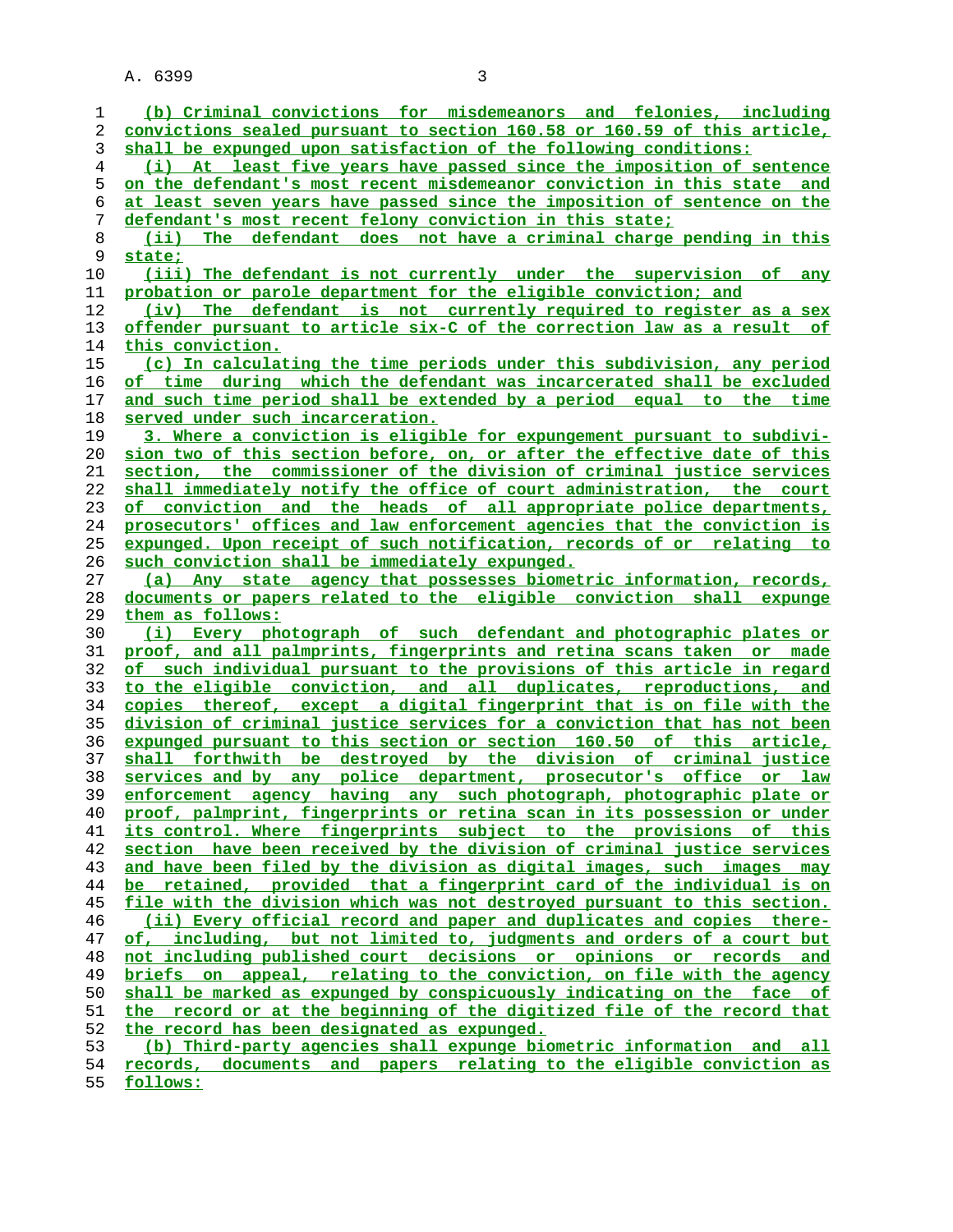**(i) Every police department, prosecutor's office or law enforcement agency, including the division of criminal justice services, which tran- smitted or otherwise forwarded to any agency of the United States or of any other state or jurisdiction outside of this state copies of any such photographs, photographic plates or proofs, palmprints, fingerprints or retina scans, shall forthwith formally inform such agency in writing that the matter has been expunged and request in writing that all such copies be destroyed. (ii) Every official record and paper and duplicates and copies there- of, including, but not limited to, judgments and orders of a court but not including published court decisions or opinions or records and briefs on appeal, relating to the conviction, on file with the agency shall be marked as expunged by conspicuously indicating on the face of the record or at the beginning of the digitized file of the record that the record has been designated as expunged. 4. Except as provided below, all records, documents and papers marked as expunged shall not be accessed or used by any state agency covered by subdivision three of this section. Such agencies shall not make expunged records available to any individual or public or private agency or confirm the existence of such record. This subdivision shall not apply to instances where access to or use of such records is specif- ically authorized by law. Expunged records shall be made available: (a) to the defendant or their attorney; (b) to the court and the prosecutor for charging and sentencing purposes only if the fact of a prior conviction would enhance a penalty or is an element of the offense charged. The prior conviction shall be made available to the prosecution if upon ex parte motion to the court the prosecutor demonstrates that the fact of a prior conviction is an element of the offense charged; (c) to the court and the prosecutor for cases in which an appeal is pending; (d) to the court, prosecutor, and defense counsel if the defendant becomes a witness in a criminal proceeding, or to the claimant and respondent if the defendant becomes a witness in a civil proceeding; (e) when an individual is a defendant in a criminal action and the expunged records of conviction of a third-party are integral to their defense. In such instances, use of expunged records in the criminal action shall be requested upon ex parte motion in any superior court, or in any district court, city court or the criminal court of the city of New York provided that such court is where the matter is pending. The applicant must demonstrate to the satisfaction of the court that the records will be used for the purposes of this subparagraph; (f) to the prosecutor and defense counsel for purposes of meeting the requirements of article two hundred forty-five of this chapter; (g) to any state or local officer or agency with responsibility for the issuance of licenses to possess guns, when the defendant has made application for such a license; or (h) to any prospective employer of a police officer or peace officer as those terms are defined in subdivisions thirty-three and thirty-four of section 1.20 of this chapter, in relation to an application for employment as a police officer; provided, however, that every individual who is an applicant for the position of police officer or peace officer shall be furnished with a copy of all records obtained under this para- graph and afforded an opportunity to make an explanation thereto; (i) for the purposes of civilian investigation or evaluation of a civilian complaint or civil action concerning law enforcement or prose-**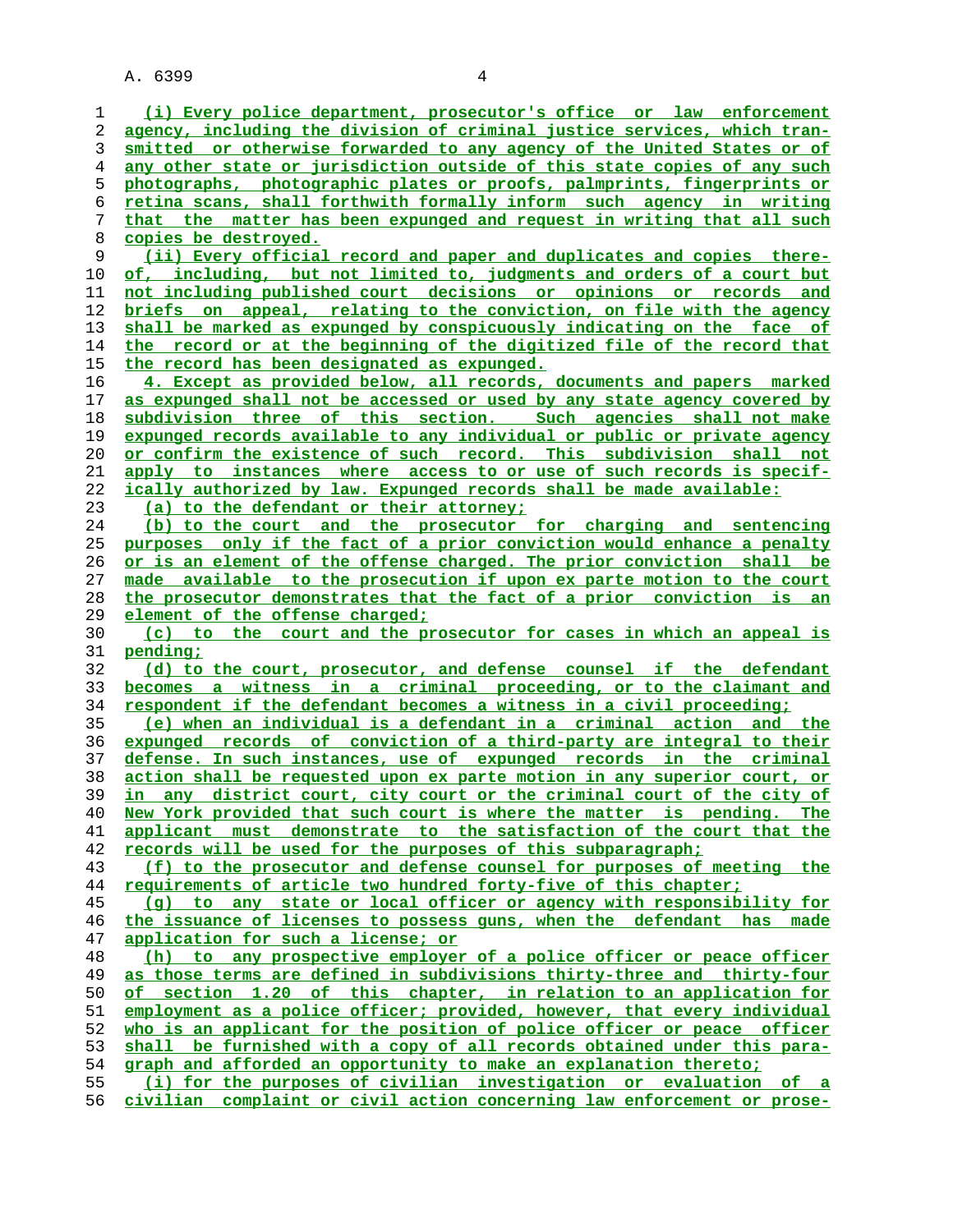**cution actions, upon ex parte motion in any superior court, or in any district court, city court or the criminal court of the city of New York provided that such court was the court of conviction. The applicant must demonstrate to the satisfaction of the court that the records will be used for the purposes of this subparagraph; and (j) for information provided to an individual or entity pursuant to paragraph (e) of subdivision four of section eight hundred thirty-seven of the executive law or for bona fide research purposes provided all identifying information is removed. 5. Records expunged pursuant to this section cannot be used in a crim- inal prosecution against the individual unless they are accessed pursu- ant to and for purposes of paragraphs (a) through (j) of subdivision four of this section. 6. A conviction which is expunged pursuant to this section shall not be included within the definition of a conviction pursuant to section 1.20 of this chapter for the purposes of any subsequent criminal proceeding, except as specified under subdivision four of this section. 7. In situations where expungement and record destruction is required by subdivision three of this section but has not taken place, or where supporting court records cannot be located or have been destroyed, and an individual or their attorney submits notification of such fact to the division of criminal justice services, as prescribed in subdivision twenty-three of section eight hundred thirty-seven of the executive law, within thirty days of such notice to the division, the conviction shall be expunged as set forth in subdivision three of this section. 8. No defendant shall be required or permitted to waive eligibility for sealing or expungement pursuant to this section as part of a plea of guilty, sentence or any agreement related to a conviction for a violation of the laws of this state. Any such waiver is void and unen- forceable. 9. Expungement as set forth in subdivision three of this section is without prejudice to a defendant or their attorney seeking further relief pursuant to section 440.10 of this chapter. Nothing in this section shall diminish or abrogate any rights or remedies otherwise available to the defendant. 10. All records for a conviction subject to sealing or expungement under this section where the conviction was entered on or before the effective date of this section shall receive the appropriate relief promptly and, in any event, no later than one year after such effective date. 11. Any defendant claiming to be aggrieved by a violation of this section shall have a cause of action in any court of appropriate juris- diction for damages, including punitive damages, and such other remedies as may be appropriate. The provisions of this article shall also be enforceable by the division of human rights pursuant to the powers and procedures set forth in article fifteen of the executive law.** 47 § 2. Subdivision 45 of section 1.20 of the criminal procedure law, as 48 added by chapter 131 of the laws of 2019, is amended to read as follows:<br>49 45. [<del>"Expunge"</del>] "To expunge" means as set forth in criminal procedure 49 45. [**"Expunge"**] **"To expunge"** means **as set forth in criminal procedure law section 160.50 or 160.57, to destroy, or to mark as expunged, seal and not make available to any person or public or private agency, all records, including all official records and papers, of an arrest, prose- cution and/or disposition**[**, where an arrest and any enforcement activity connected with that arrest, including prosecution and any disposition in any New York state court, is deemed a nullity and the accused is restored, in contemplation of the law, to the status such individual**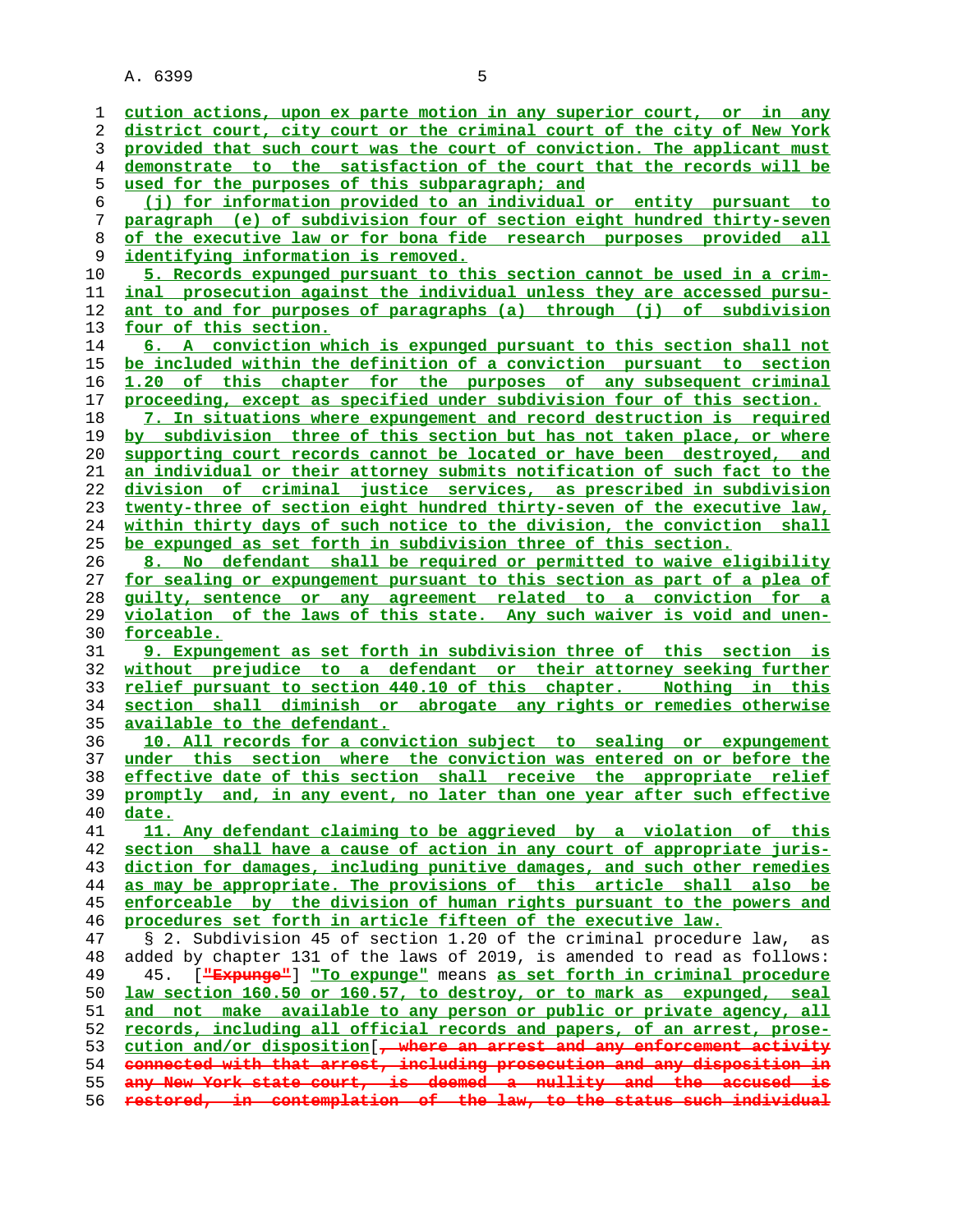1 **occupied before the arrest, prosecution and/or disposition; that records** 2 **of such arrest, prosecution and/or disposition shall be marked as** 3 **expunged or shall be destroyed as set forth in section 160.50 of this** 4 **chapter**]. [**Neither the arrest nor prosecution and/or disposition, if** 5 **any, of a matter deemed a nullity shall operate**] **An expunged conviction** 6 **shall not operate** as a disqualification of any person [**so accused**] to 7 pursue or engage in any lawful activity, occupation, profession or call- 8 ing**, except for employment as a police officer or peace officer as those** 9 **terms are defined in subdivisions thirty-three and thirty-four of this** 10 **section**. Except where specifically required or permitted by statute [**or** 11 **upon specific authorization of a superior court,**] no such person shall 12 be required to divulge information pertaining to the arrest, prosecution 13 and/or disposition of such a matter. 14 § 3. Subdivision 3 of section 845-d of the executive law, as added by 15 section 1 of subpart N of part II of chapter 55 of the laws of 2019, is 16 amended to read as follows: 17 3. Nothing in this section shall authorize the division to provide 18 criminal history information that is not otherwise authorized by law or 19 that is sealed pursuant to section 160.50, 160.55, **160.57,** 160.58 or 20 160.59 of the criminal procedure law **or expunged pursuant to section** 21 **160.57 of the criminal procedure law**. 22 § 4. Section 837 of the executive law is amended by adding a new 23 subdivision 23 to read as follows: 24 **23. Promulgate a standardized form for use by individuals to notify** 25 **the division of criminal justice services of convictions subject to** 26 **sealing or expungement under section 160.57 of the criminal procedure** 27 **law, but for which the division has not taken the requisite action for** 28 **related records.** 29 § 5. Subdivision 16 of section 296 of the executive law, as amended by 30 section 2 of subpart O of part II of chapter 55 of the laws of 2019, is 31 amended to read as follows: 32 16. It shall be an unlawful discriminatory practice, unless specif- 33 ically required or permitted by statute, for any person, agency, bureau, 34 corporation or association, including the state and any political subdi- 35 vision thereof, to make any inquiry about, whether in any form of appli- 36 cation or otherwise, or to act upon adversely to the individual 37 involved, any arrest or criminal accusation of such individual not then 38 pending against that individual which was followed by a termination of 39 that criminal action or proceeding in favor of such individual, as 40 defined in subdivision two of section 160.50 of the criminal procedure 41 law, or by an order adjourning the criminal action in contemplation of 42 dismissal, pursuant to section 170.55, 170.56, 210.46, 210.47, or 215.10 43 of the criminal procedure law, or by a youthful offender adjudication, 44 as defined in subdivision one of section 720.35 of the criminal proce- 45 dure law, or by a conviction for a violation sealed pursuant to section 46 160.55 of the criminal procedure law or by a conviction which is sealed 47 pursuant to section 160.59 or 160.58 of the criminal procedure law, **or** 48 **by a conviction which is sealed or expunged pursuant to section 160.57** 49 **of the criminal procedure law,** in connection with the licensing, hous- 50 ing, employment, including volunteer positions, or providing of credit 51 or insurance to such individual; provided, further, that no person shall 52 be required to divulge information pertaining to any arrest or criminal 53 accusation of such individual not then pending against that individual 54 which was followed by a termination of that criminal action or proceed- 55 ing in favor of such individual, as defined in subdivision two of 56 section 160.50 of the criminal procedure law, or by an order adjourning